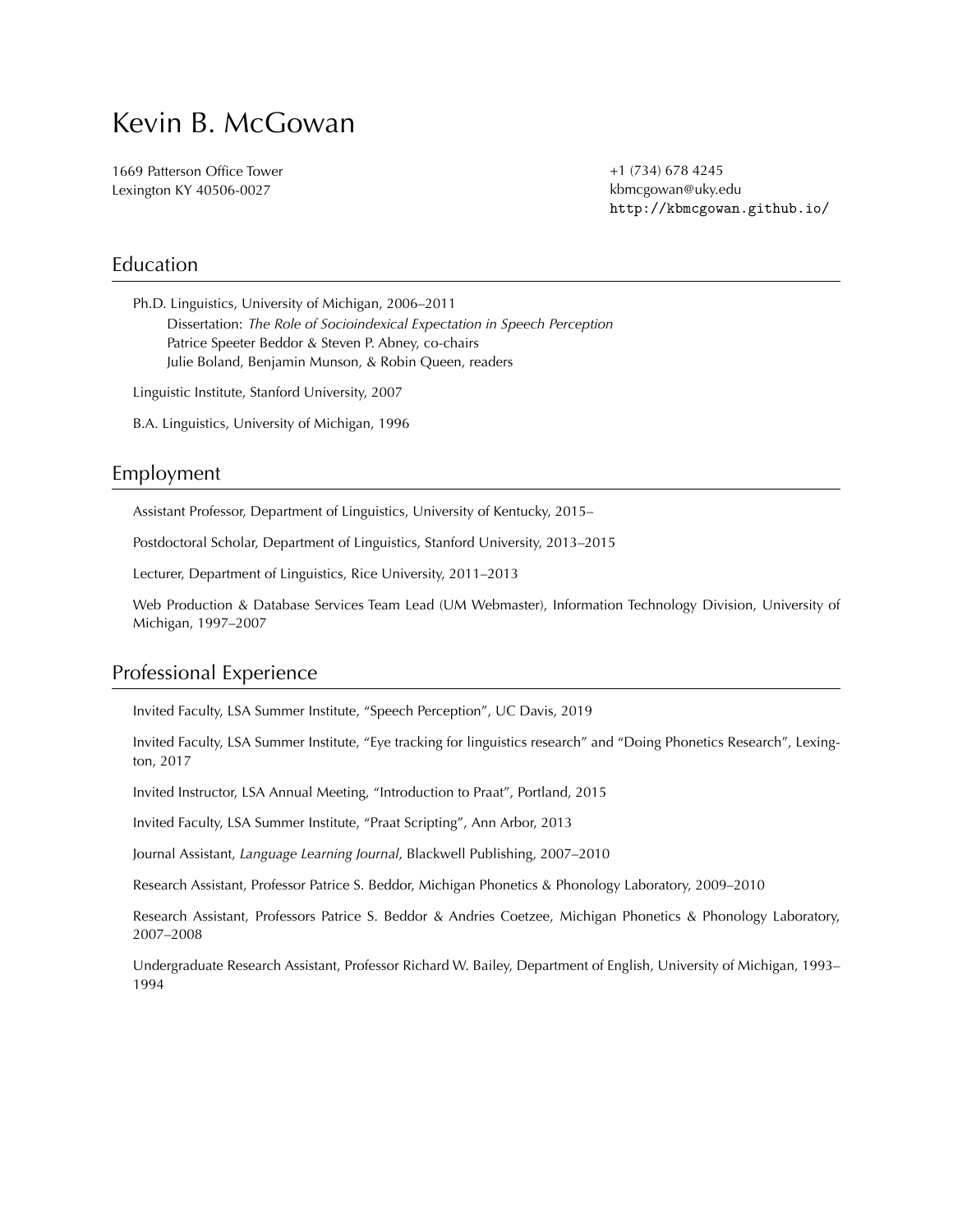#### Publications

McGowan, K.B. (in press) Speech Perception. In *Sociophonetics: Implications for Phonetics and Phonology*, ed. by Lauren Hall-Lew and Jennifer Nycz. Oxford University Press

Lippi-Green, R., Barrett, E.R., Cramer, J., and McGowan, K.B. (in press) English with an Accent, third edition, Routledge

Baese-Berk, M. M., McLaughlin, D. J.\*, & McGowan, K. B. (2020). Perception of non-native speech. *Language and Linguistic Compass*, 14(7), e12319.

Medeiros, D.J., Mains, P., & McGowan, K.B. (2020). Ceiling Effects on Weight in Heavy NP Shift. *Linguistic Inquiry*, 1-26.

McGowan, K.B. and Babel, A.M. (2019) Perceiving isn't believing: listeners' expectation and awareness of phoneticallycued social information. *Language in Society*, 49(1), 1-26

McGowan, K.B., Johnson, M.T., Combs, A., and Soleymanpoor, M. (2019) Acoustic, non-invasive measurement of velopharyngeal aperture using a high frequency tone, *Proceedings* of the 19th International Congress of Phonetic *Sciences*.

Beddor, P.S., Coetzee, A., Styler, W., McGowan, K.B., and Boland, J.E. (2018) The time course of individuals' perception of coarticulatory information is linked to their production: Implications for sound change. *Language*, 94(4): 931-968

McGowan, K.B. (2016) Sounding Chinese and Listening Chinese: Perception, Imitation, and Authenticity. In *Awareness* and Control in Sociolinguistics Research, ed. by A.M. Babel. Cambridge University Press.

McGowan, K. B. (2015). Social expectation improves speech perception in noise. *Language and Speech*, 58(4), 502-521. Chicago

Sumner, M., Kim, S., King, E., & McGowan, K. B. (2013). The socially-weighted encoding of spoken words: A dualroute approach to speech perception. Frontiers in Psychology, 4, 1015.

Beddor, P.S., McGowan, K.B., Boland, J.E., Coetzee, A., and Brasher, A. (2013) The time course of perception of coarticulation. *Journal of the Acoustical Society of America*, 133(4):2350-2366.

McGowan, K.B. (2012) Gradient Lexical Reflexes of the Syllable Contact Law. *Proceedings of the Annual Meeting of* the Chicago Linguistics Society 45, Volume I, R. Bochnak, N. Nicola, P. Klecha, J. Urban, A. Lemieux and C. Weaver (Eds.), p. 445-454. Chicago Linguistics Society: Chicago.

#### Grants, Fellowships & Honors

Research and Creative Activities grant (with Jennifer Cramer), University of Kentucky, College of Arts & Sciences, \$3,360, March 2019

Igniting Research Collaborations grant (with Michael Johnson, Electrical and Computer Engineering), University of Kentucky OVPR, \$27,726, July 2018

Confucius Institute Curriculum Development Grant, \$1,000, March 2016

College of Arts & Sciences laboratory development grant, \$75,000, August 2015

Rackham Predoctoral Fellowship, Rackham School of Graduate Studies, University of Michigan, 2010–2011

Humanities Candidacy Fellowship, University of Michigan, 2010

National Science Foundation, Honorable Mention, Graduate Research Fellowship, 2008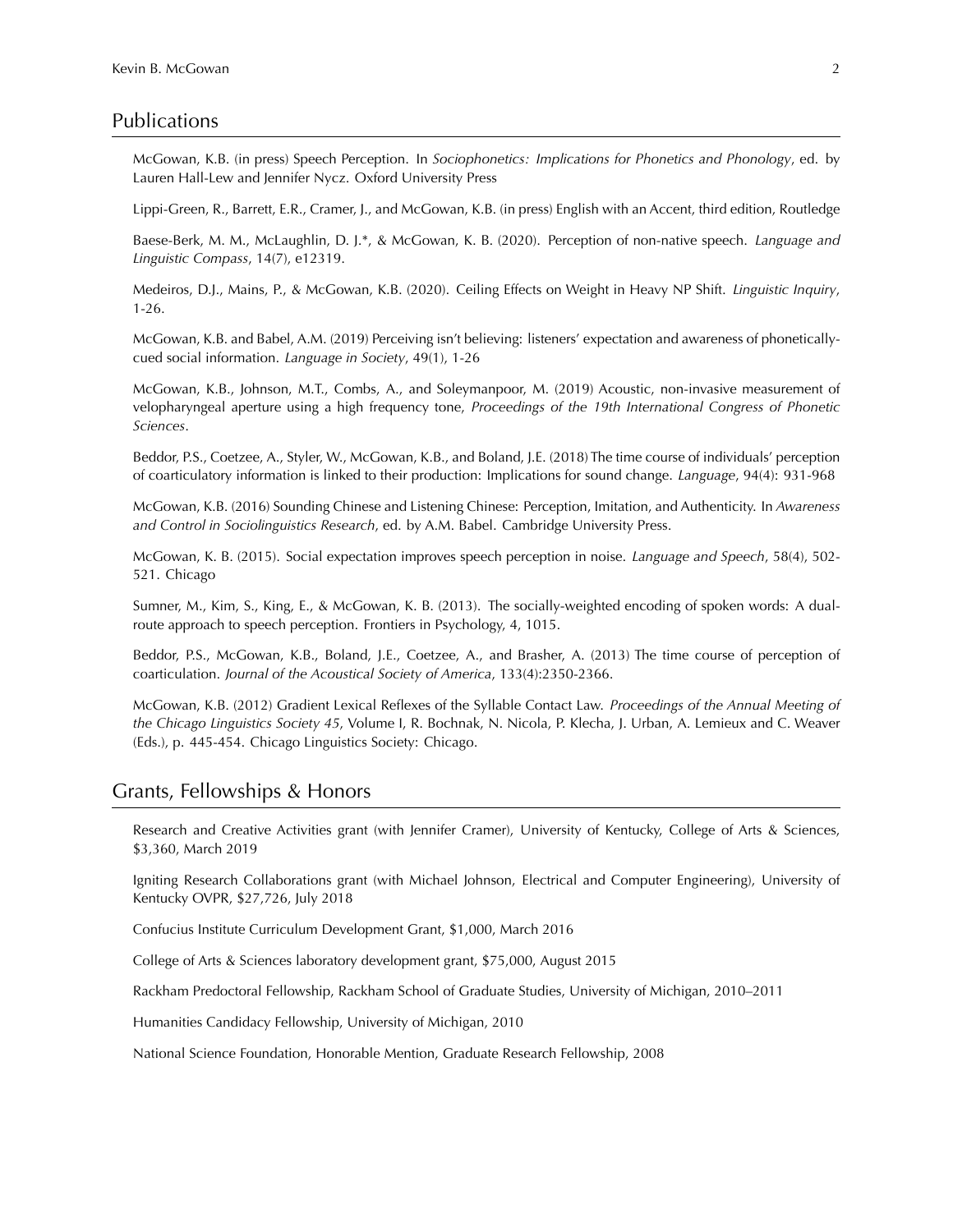Pre-Candidate Research Grant, Rackham Graduate Student Research Grant, Rackham Graduate School, University of Michigan, 2008

Linguistic Society of America, LSA Linguistic Institute Fellowship, LSA Summer Institute, Stanford University, 2007

NAACL Scholarship for JHU Summer School on Human Language Technology, North American Chapter of the Association for Computational Linguistics, 2006

Applications not selected for award

Spencer Foundation small grant, Listening to teach: teaching teachers to negotiate barriers to communication in the classroom, Co-PI (\$90,408; submitted November 2019; Co-PIs: Jennifer Cramer, Margaret Rintama)

James S. McDowell Foundation (JSMF) Teachers as Learners Grant, Listening to teach: teaching teachers to negotiate barriers to communication in the classroom, Co-PI (\$1,227,570; submitted pre-proposal May 2019; Co-PIs: Jennifer Cramer, Rusty Barrett, Margaret Rintamaa, and Susan Cantrell)

#### Invited Talks & Colloquia

**March, 2019** University of Tennessee, Knoxville – Social expectation and speech perception: mismatch and alignment

**November, 2016** University of Michigan – Subcategorical mismatches can be mismatches of phonetic, phonological, lexical, and social context

April, 2016 SUNY, Buffalo – Speech perception is social

**March, 2016** North Carolina State University – Socially informed speech perception: context, congruency, and complications

**2014** UC Berkeley, Phorum – Perceiving isn't believing: listeners' expectation and awareness of phonetically-cued social information (with A.M. Babel)

**2012** Rice University – Claims about processing require online tasks: disjunction of AXB and interview results in a Bolivian crossroads. (with A.M. Babel)

2012 University of Texas, Austin – Social expectation and theories of speech perception.

**2011** Rice University – The role of socioindexical expectation in speech perception.

#### Presentations & Posters

**2019** McGowan, K.B., Johnson, M.T., Combs, A., and Soleymanpoor, M. Acoustic, non-invasive measurement of velopharyngeal aperture using a high frequency tone.  $19^{th}$  International Congress of Phonetic Sciences.

**2019** McGowan, K.B., Johnson, M.T., Combs, A., and Soleymanpoor, M. Acoustic, non-invasive measurement of velopharyngeal aperture using a high frequency tone. Poster, 177<sup>th</sup> Meeting of the Acoustical Society of America

**2019** McGowan, K.B. and Johnson, M.T. Apparatus and procedure for ultrasound investigation of velopharyngeal port aperture. University of Kentucky, Igniting Research Collaborations Symposium

**2018** Wright, K. and McGowan, K.B. Covert Segregation: Dialect Discrimination in the Housing Market. 54<sup>th</sup> meeting of the Chicago Linguistics Society

2018 Wright, K. and McGowan, K.B. Covert Segregation: Investigating Dialect Discrimination in the Housing Market.  $2^{nd}$  place, Five Minute Linguist competition.  $92^{nd}$  Annual Meeting of the Linguistics Society of America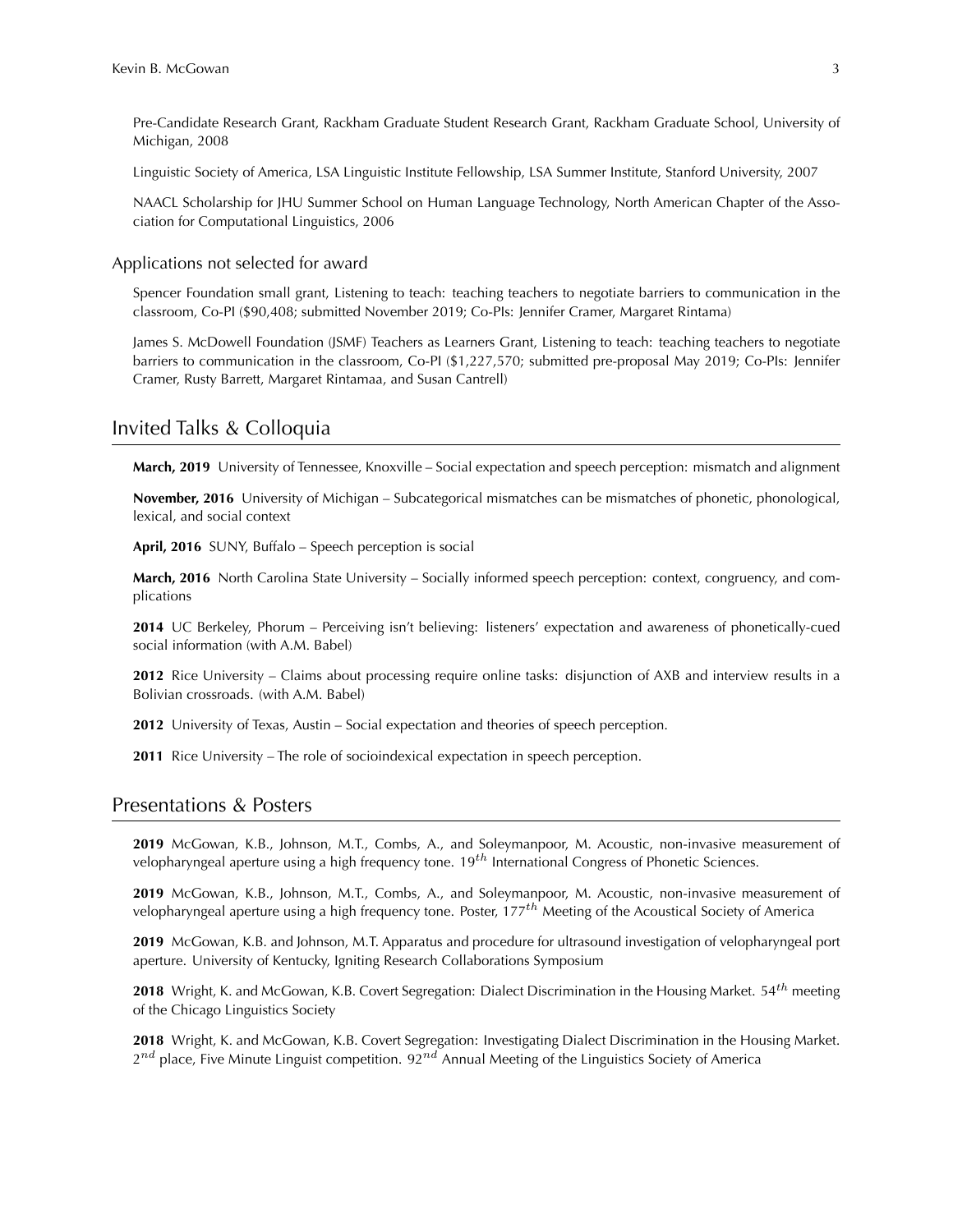**2015** McGowan, K.B. and Sumner, M. A phonetic explanation of pronunciation variant effects. 89<sup>th</sup> Annual Meeting of the Linguistic Society of America

**2015** Sumner, M., McGowan, K.B., D'Onofrio, A., and Pratt, T. The contribution of form and meaning to the processing of careful and casual speech.  $89^{th}$  Annual Meeting of the Linguistic Society of America

**2015** Mains, P., McGowan, K.B., and Medeiros, D. Gradient acceptability by length in heavy NP shift. 89<sup>th</sup> Annual Meeting of the Linguistic Society of America

2015 Moores, N.P., McGowan, K.B., Sumner, M. and Frank, MC. Children use phonetically-cued talker information to infer speaker meaning. Poster, 89<sup>th</sup> Annual Meeting of the Linguistic Society of America

2014 Moores, N.P., McGowan, K.B., Sumner, M., and Frank, M.C. Children use phonetically-cued talker information to disambiguate similar objects. The 55<sup>th</sup> Annual Meeting of the Psychonomics Society, Long Beach, CA

**2014** McGowan, K.B. Sumner, M., D'Onofrio, A., and Pratt, T. The contribution of form and meaning to the processing of careful and casual speech.  $27<sup>th</sup>$  Annual CUNY Conference on Human Sentence Processing. Columbus, OH

2014 Sumner, M., Calder, J., D'Onofrio, A., McGowan, K.B., and Pratt, T. Top-down vs. bottom-up processing depends on the acoustic composition of an utterance. 88<sup>th</sup> Annual Meeting of the Linguistic Society of America

2013 Sumner, M.; D'Onofrio, A.; McGowan, K.; Pratt, T.; and Calder, J. Differences in the recognition of careful and casual speech. Poster,  $166^{th}$  Meeting of the Acoustical Society of America

2013 McGowan, K.B. and Babel, A.M. Perception of Spanish in Contact: Bolivian listeners' expectation and awareness of socioindexical variation. Workshop on Sound Change Actuation, University of Chicago

2013 McGowan, K.B. Sounding Chinese and Listening Chinese: Imitation, Perception, and Awareness of Non-Native Phonology. Part of panel, *Awareness & control in sociolinguistic research*. 87<sup>th</sup> Annual Meeting of the Linguistic Society of America

2012 Babel, A.M. and McGowan, K.B. Social Categorization and Levels of Awareness: A Cross-Disciplinary Study. Part of panel, *Voices in Movement: Phonetic Border Crossings*. American Anthropological Association annual meeting.

**2012** McGowan, K.B. The influence of socioindexical expectations on speech perception in noise. 86<sup>th</sup> Annual Meeting of the Linguistic Society of America

**2011** McGowan, K.B. The influence of socioindexical expectations on speech perception in noise. Poster,  $162^{nd}$ Meeting of the Acoustical Society of America

**2011** McGowan, K.B. and Medeiros, D. J. Tongues don't twist –mental representations do. 85<sup>th</sup> Annual Meeting of the Linguistic Society of America

**2011** McGowan, K.B. Are you experienced? Socio-indexical knowledge and naïve listeners. Poster, 85<sup>th</sup> Annual Meeting of the Linguistic Society of America

**2010** McGowan, K.B. Examining Listeners' Use of Sociolinguistic Information During Early Phonetic Judgments: Evidence from eye-tracking. New Ways of Analyzing Variation (NWAV 39)

**2010** McGowan, K.B. Listener Expectations and the Processing of Foreign-Accented Speech. Mid-Continental Workshop on Phonology (MCWOP 16)

2010 Beddor, P.S., McGowan, K.B., Boland, J., and Coetzee, A. The Perceptual Time Course of Coarticulation. Poster, Laboratory Phonology (LabPhon 12)

**2010** McGowan, K.B. Aerodynamic Modeling of Coarticulation for Unit Selection Synthesis. Poster, 84<sup>th</sup> Annual Meeting of the Linguistic Society of America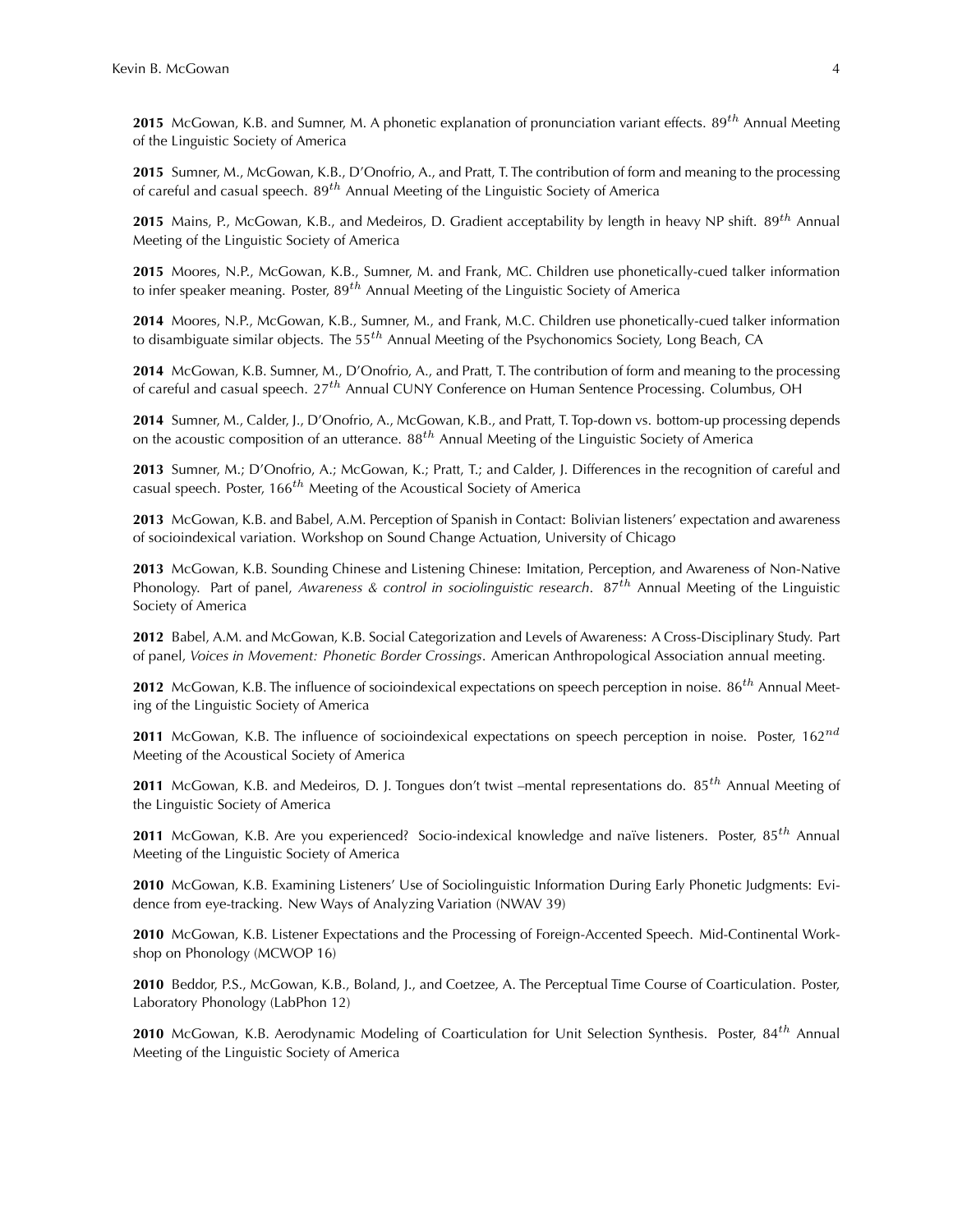2009 Beddor, P.S., McGowan, K.B., Boland, J., and Coetzee, A. The Perceptual Time Course of Coarticulatory Nasalization. Poster,  $158<sup>th</sup>$  Meeting of the Acoustical Society of America

**2009** McGowan, K.B. Aerodynamic Modeling for Concatenative Speech Synthesis. Poster, 158<sup>th</sup> Meeting of the Acoustical Society of America

**2008** McGowan, K.B. Pointwise Mutual Information and the Syllable Contact Law. Mid-Continental Workshop on Phonology (MCWOP 14)

2008 Coetzee, A. and McGowan, K.B. Allophonic cues to syllabification. CUNY Conference On The Syllable

**1994** Bailey, R.W. and Kevin B. McGowan The Michigan Academy – "English in Michigan: A Century of Scholarship" with Richard W. Bailey

#### **Teaching**

How Do Muppets Work?: a hands-in introduction to speech perception University of Kentucky, Spring 2021

**Introduction to Syntax** University of Kentucky, Spring 2021

**Phonetics** University of Kentucky, Fall 2015 - 2020

**Introduction to the Study of Language** University of Kentucky, Fall 2020

**Advanced Phonetics** University of Kentucky, Spring 2020

**Research Methods in Linguistics** University of Kentucky, Fall 2018

**Phonological Analysis** University of Kentucky, Spring 2017 & 2018

**Sociophonetics** University of Kentucky, Spring 2016 & 2018

**Computational Linguistics** Linguistics 511, University of Kentucky, Fall 2017, Spring 2020; Linguistics 409, Rice University, Spring 2013

**Eye Tracking for Linguistics Research** LSA Linguistics Institute, Lexington, 2017

**Doing Phonetics Research** LSA Linguistics Institute, Lexington, 2017 (cotaught with Melissa Baese-Berk, Melinda Fricke, & Natasha Warner)

**Intro To Ling I: Theoretical Foundations & Analysis** University of Kentucky, Fall 2015 & 2016

**Language in U.S. Society** University of Kentucky, Spring 2016 & 2017

**Introduction to R** University of Kentucky, Spring 2016 & 2017

Praat Scripting LSA Linguistics Institute, Ann Arbor, 2013; Stanford University, Stanford, 2014; LSA Annual Meeting, Portland, 2015

**Introduction to Phonetics** Linguistics/Anthropology 301/501, Rice University, Fall 2011 & 2012

**Hearing & Speech Perception** Graduate Seminar, Linguistics 555, Rice University, Spring 2012

**Introduction to Phonology** Linguistics 311/511, Rice University, Spring 2012 & Spring 2013

**Advanced Phonology** Linguistics 427, Rice University, Fall 2012

**Introduction to the Scientific Study of Language** Linguistics/Anthropology 200, Rice University, Fall 2011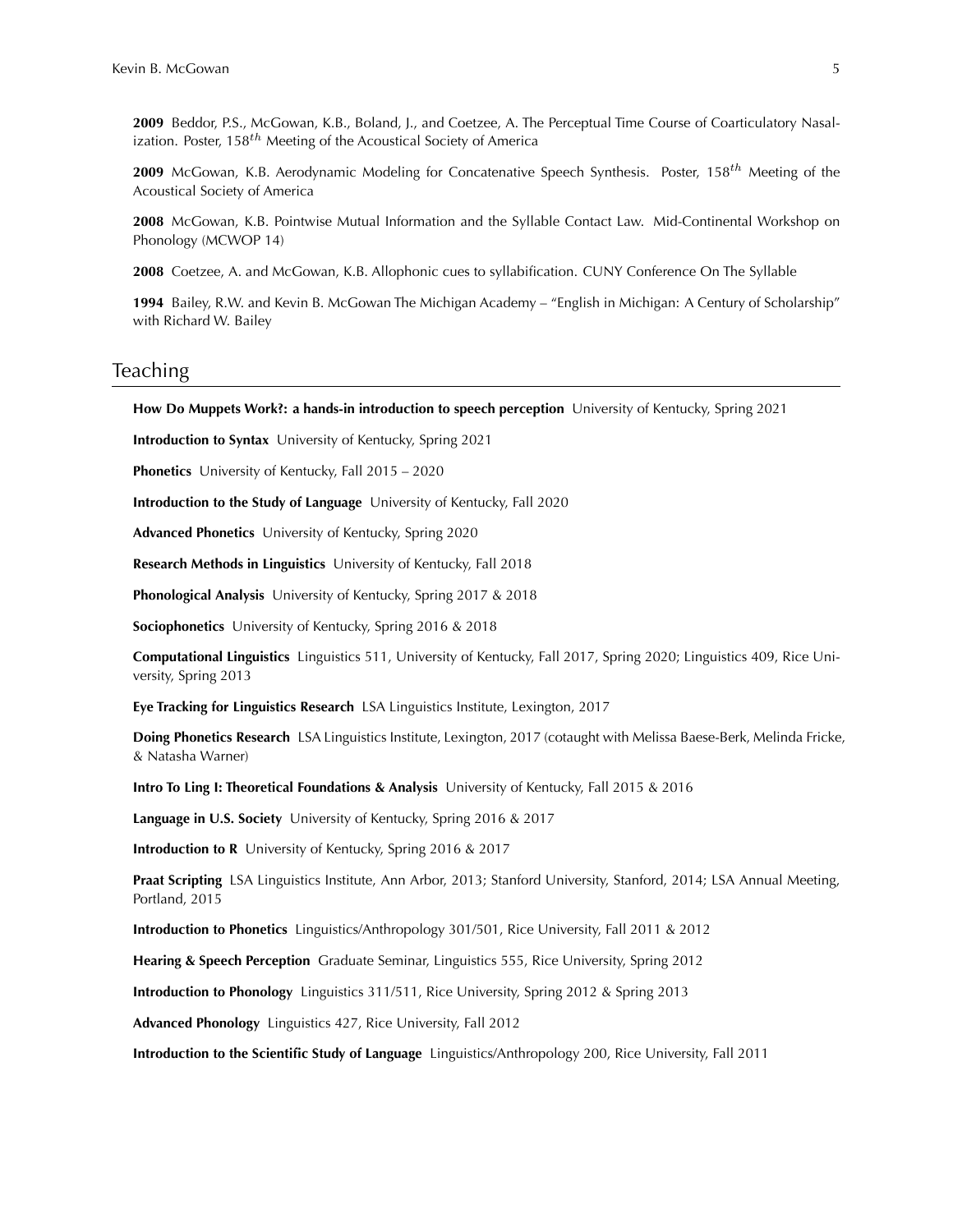**Language & the Human Mind** Linguistics 209/Pyschology 242 Graduate Student Instructor for Professor Sam Epstein, University of Michigan, Fall 2009

**College Writing** Writing and the Politics of English, English 125, University of Michigan, Fall 2008

**Introduction to Language** Linguistics 111, University of Michigan, Spring 2008

**Javascript Programming** Introductory JavaScript Programming Workshop, University of Michigan, School of Information, Winter 2006, Winter 2007

**Computing workshops** UNIX, Perl programming, SQL, HTML, etc., University of Michigan, Information Technology Division, 1997 - 1999

## Selected Guest Teaching

Listeners' awareness and control and levels of speech perception in Norma Mendoza-Denton's Anthrophonetics course at UCLA, Spring 2020

**Perception of social identity in voices** in Jennifer Cramer's LIN 506 Sociolinguistics, Fall 2019

**Syllables, Vowels & Consonants, and Intonation** appearing in Andrew Byrd's online course LIN 200 How to create your own language, Spring 2019

**American Sign Language and Deaf Culture** in Jennifer Cramers LIN 331 Language in US Society, Spring 2019

**Probabilistic Grammars, Optimality Theory, and Noisy Harmonic Grammar** in Andrew Byrd's Advanced Phonology, November 2018

**Exploring German phonetics in the lab** in Brenna Byrd's German Linguistics, October 2016

**Acoustics: Basics of Analysis** Linguistics 601, October 2015 & 2016

**Speech Synthesis** in Andrew Hippisley's Computational Linguistics, December 2015

Acoustics in Meghan Sumner's Experimental Phonetics, November 2014

Fricatives & Source/Filter Theory in Meghan Sumner's Graduate Phonetics, May 2014

**Political Correctness & Hate Speech** in Joseph C. Tyler's Language & Discrimination, March 2011

**Exemplar Theories and Social Perception of Speech** in Patrice S. Beddor's Advanced Phonetics, September 2010

**Montana Salish and Ultrasound Field Research** in Jonathon Yip's Languages of the World, July 2010

**Processing Figurative Speech** in Julie Boland's Talking Minds, March 2010

**Phonology, Speech Perception and Perceptual Illusions** in Sam Epstein's Language and Mind, October 2009

**Sound Change** in Sarah G. Thomason's Historical Linguistics, October 2008

**Aerodynamic Measurement of Nasalization** in Patrice S. Beddor's Graduate Phonetics, September 2008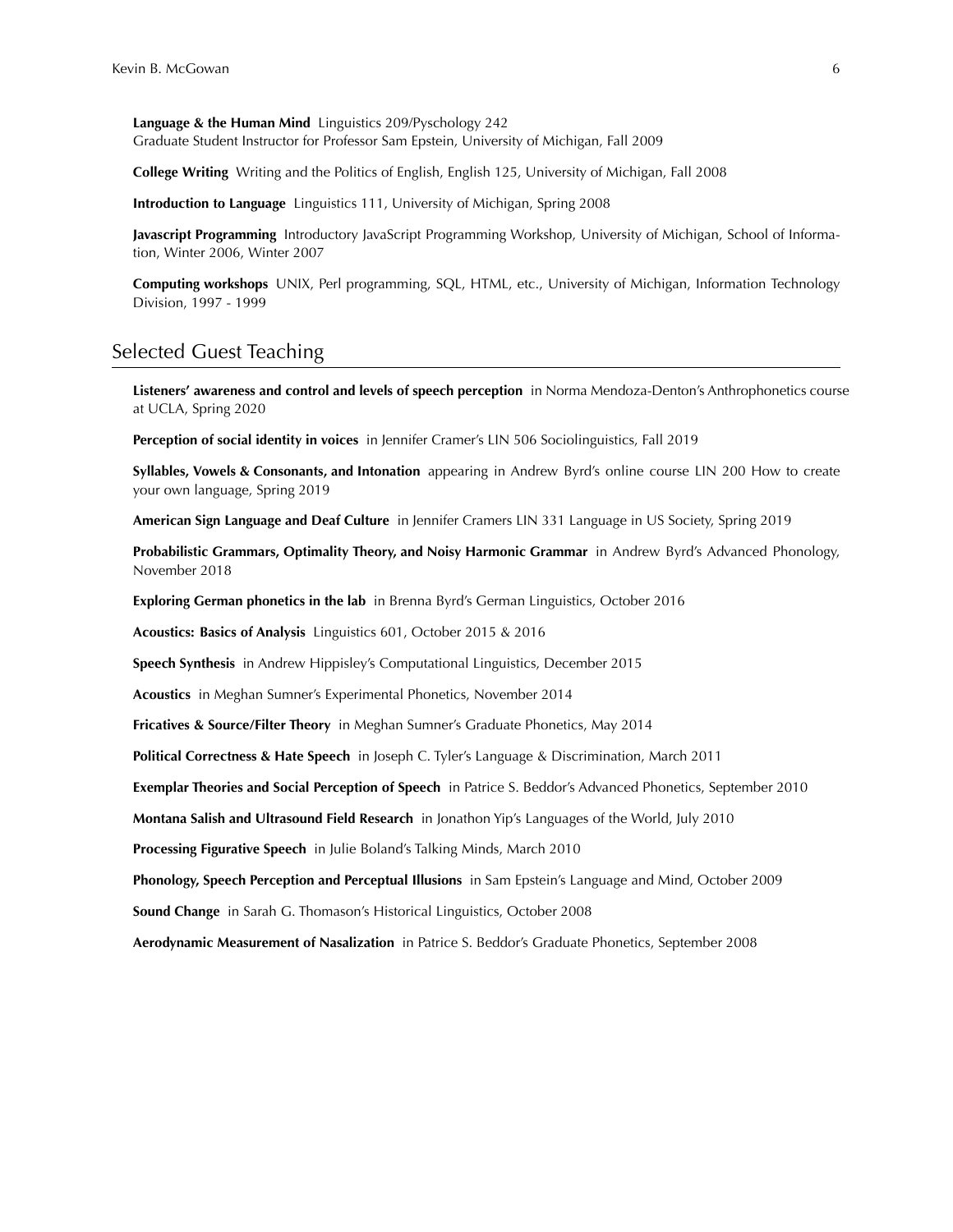## Advising

| Jarred Brewster, MALTT masters thesis chair, 2020                                                                                                    |
|------------------------------------------------------------------------------------------------------------------------------------------------------|
| Aleah Combs, MALTT masters thesis chair, 2020                                                                                                        |
| Kyler Laycock, MALTT masters thesis chair, 2020                                                                                                      |
| Jaycee Taylor, Lexington STEAM Academy high school internship, 2018 - 2019                                                                           |
| Robert Bell, MALTT masters thesis committee co-chair, 2019                                                                                           |
| Jamison Nielsen, Lexington STEAM Academy high school internship, 2016 - 2018                                                                         |
| Collin Smith, with Brenna Byrd, MALTT masters thesis cochair, 2019                                                                                   |
| Mikhayla Sheeley, Undergraduate honors thesis chair, 2018                                                                                            |
| Philip Barnett, with Andrew Byrd, MALTT masters thesis cochair, 2018                                                                                 |
| Aidah Aljuran, MALTT masters thesis chair, 2017                                                                                                      |
| Kelly Wright, MALTT masters thesis chair, 2017                                                                                                       |
| Jo Mackby, MALTT masters thesis co-chair, 2016                                                                                                       |
| Kait Lee, MALTT masters thesis chair, 2016                                                                                                           |
| Mariama Mallah, Directed undergraduate research. Stanford University. 2013                                                                           |
| Penelope Howe, Investigation of cues to fricative voicing in dialects of Malagasy. Rice University. Qualifying Paper,<br>chair. 2012-2013            |
| Ling Ma, Native Mandarin perception of English word boundary consonant overlap. Rice University. Masters Thesis,<br>chair. 2012-2013                 |
| Ru-ping Ruby Tso, Chinese Characters and Speech Recognition. Rice University. Qualifying Paper, reader. 2012                                         |
| Obi Nwabueze, Frame Switching between Registers and Dialects. Rice University. Undergraduate Research. 2012-<br>2013                                 |
| Sheri-Ann Peckham, Investigation of age-related perceptual plasticity using Jamaican Creole. Rice University. Under-<br>graduate Research. 2011-2013 |
|                                                                                                                                                      |

# Academic Service

Grant reviews, National Science Foundation, periodic and ongoing

Co-organizer, Phonetics/Phonology Interest Group, University of Kentucky, 2017-2019

Director, University of Kentucky Phonetics Lab, University of Kentucky 2015–2019

Colloquium committee chair, Department of Linguistics, University of Kentucky, 2016–2019

Peer reviews, *Journal of the Acoustical Society of America*, *Journal of Phonetics*, *Language & Speech*, *Lingua*, etc.

Conference Abstract Reviews, Speech Science and Technology 2012 - 2014; Michigan Linguistics Society; Experimental Approaches to Optimality Theory (ExpOT)